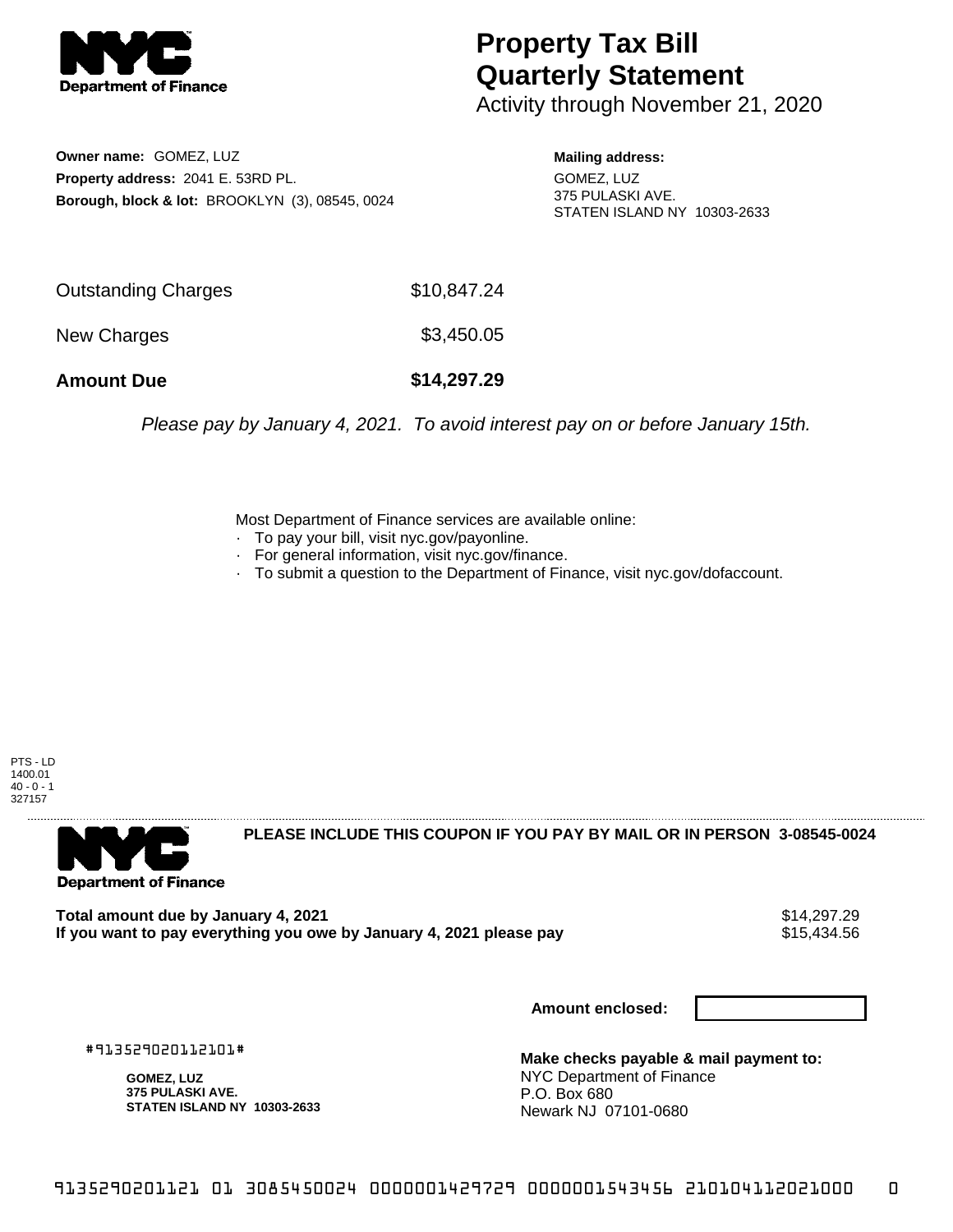

| <b>Billing Summary</b>                              | <b>Activity Date Due Date</b> |            | Amount        |
|-----------------------------------------------------|-------------------------------|------------|---------------|
| Outstanding charges including interest and payments |                               |            | \$10,847.24   |
| Finance-Property Tax                                |                               | 01/01/2021 | \$1,080.45    |
| <b>Star Savings</b>                                 | 11/06/2020                    |            | \$74.00       |
| Finance-Property Tax                                |                               | 01/01/2021 | \$1,080.45    |
| <b>Star Savings</b>                                 | 11/06/2020                    |            | \$74.00       |
| Finance-Property Tax                                |                               | 01/01/2021 | \$1,080.45    |
| <b>Adopted Tax Rate</b>                             |                               |            | $$-13.30$     |
| <b>Star Savings</b>                                 | 11/06/2020                    |            | \$74.00       |
| <b>Total amount due</b>                             |                               |            | \$14,297.29   |
| <b>Tax Year Charges Remaining</b>                   | <b>Activity Date</b>          | Due Date   | <b>Amount</b> |
| Finanga Dronarh: Tay                                |                               | 0.1010004  | $0.4000$ $AE$ |

| <b>I dA Tedi Ondives Remaining</b>                                  | ACUVILY DALE DUE DALE | Allivulit   |
|---------------------------------------------------------------------|-----------------------|-------------|
| Finance-Property Tax                                                | 04/01/2021            | \$1,080.45  |
| <b>Adopted Tax Rate</b>                                             |                       | $$-13.30$   |
| <b>Star Savings</b>                                                 | 11/06/2020            | \$74.00     |
| Total tax year charges remaining                                    |                       | \$1,141.15  |
| If you want to pay everything you owe by January 4, 2021 please pay |                       | \$15,434.56 |
| If you pay everything you owe by January 4, 2021, you would save:   |                       | \$3.88      |

| <b>Overpayments/Credits</b>                     | <b>Activity Date Due Date</b> |                      | Amount     |
|-------------------------------------------------|-------------------------------|----------------------|------------|
| <b>Credit Balance</b>                           |                               | 08/10/2020           | $$-500.00$ |
| Credit Applied                                  | 08/29/2020                    |                      | \$500.00   |
| <b>Credit Balance</b>                           |                               | 10/01/2020           | $$-500.00$ |
| Credit Applied                                  | 10/03/2020                    |                      | \$500.00   |
|                                                 |                               | Total credit applied | \$1,000.00 |
| Total overpayments/credits remaining on account |                               |                      | \$0.00     |

## **Home banking payment instructions:**

- 1. **Log** into your bank or online bill pay website.
- 2. **Add** the new payee: NYC DOF Property Tax. Enter your account number, which is your boro, block and lot, as it appears here: 3-08545-0024 . You may also need to enter the address for the Department of Finance. The address is P.O. Box 680, Newark NJ 07101-0680.
- 3. **Schedule** your online payment using your checking or savings account.

## **Did Your Mailing Address Change?**

If so, please visit us at **nyc.gov/changemailingaddress** or call **311.**

When you provide a check as payment, you authorize us either to use information from your check to make a one-time electronic fund transfer from your account or to process the payment as a check transaction.